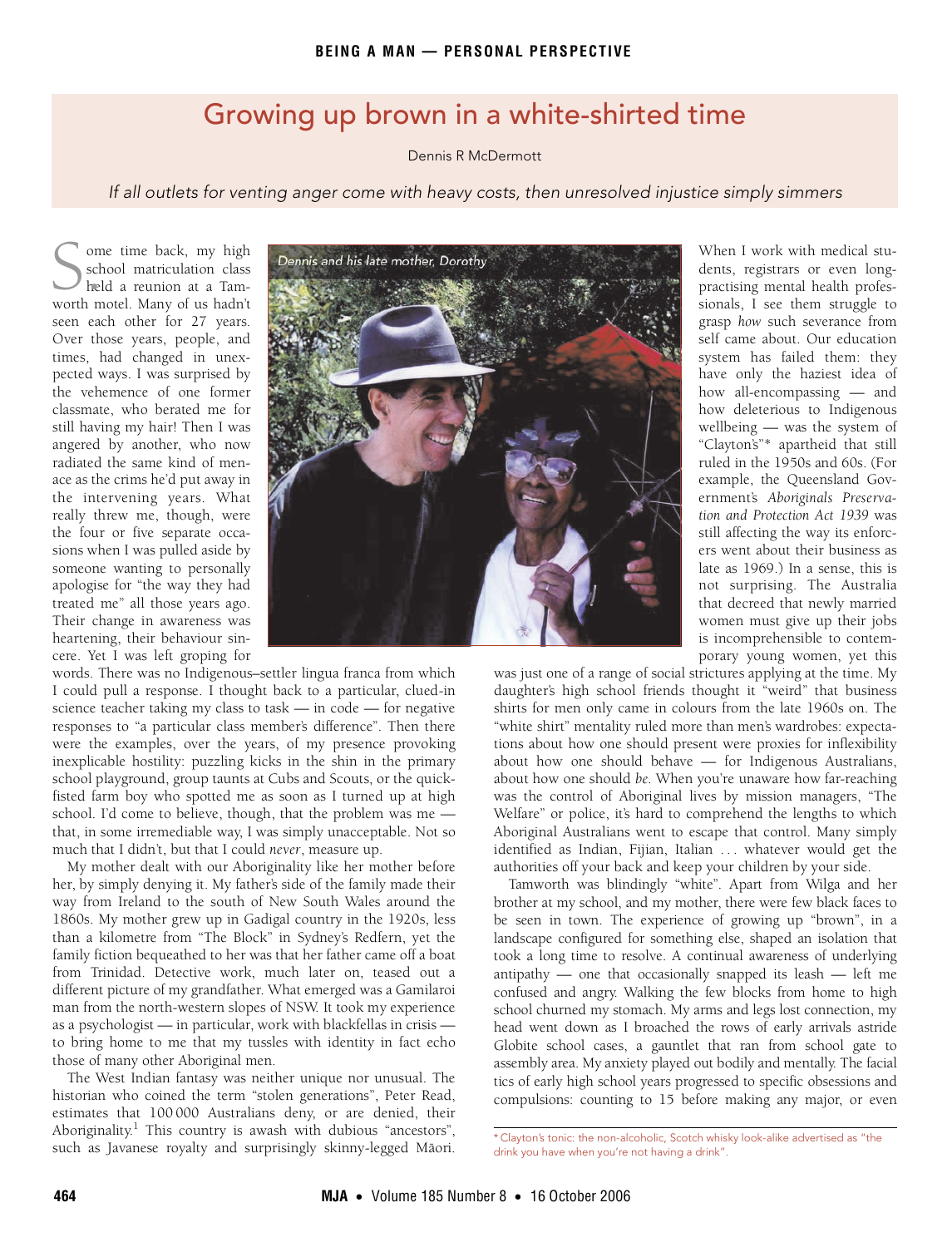minor, decision; washing and rewashing; scratching imaginary itches throughout a conversation. I functioned sweetly in some environments, but fell apart in others. I left for university with relief.

As long-standing Aboriginal social exclusion and the bite of lived racism played no small part in my mental distress, letting go my anxieties was never going to be a straightforward task. There was no prescription. Education, the opportunities of improved income, a strengthening of identity — the usual suspects — all played a useful role. Negotiating my hybrid identity and the contradictions of the Australian mantra of a "fair go" meant I learnt as much off campus as on. My high school belief in an omnipresent "British justice", for example, was swiftly quashed at 18, as I left an Armidale pub. From a group of otherwise strictly Anglo-Celtic students, I was the one selected to see the inside of a steel-benched police wagon, then introduced to a new sport: speed up and brake . .. speed up and brake .. . Your head quickly becomes intimate with metal.

For blackfellas, racial profiling is no new-millennium phenomenon, though fresh manifestations stoke old fires. If all the outlets for venting anger come with heavy costs, then unresolved injustice simply simmers — a physical charge that won't go away. As the Acting Social Justice Commissioner noted in his analysis of responses to the 1997 *Bringing them home* report[:2](#page-2-2)

The Indigenous sense of injustice is so deeply inscribed that it forms an *expectation* of injustice [emphasis added].[3](#page-2-3)

Personal narratives are a way to comprehend the push of the past into the present. They can, though, label the teller as both victim and whinger. This is a risk that needs to be run. Unless settler Australia comprehends the pervasive, yet casual, nature of statesanctioned violence in Indigenous lives — in particular in male lives $4$  — it will remain puzzled as to the violent responses engendered in turn.

My experiences are small beer compared with those of many other blackfellas. I wasn't attacked with a broken pool cue, in the proud, pioneer town of Orange, as was a nephew of mine; I didn't have to jump from a slowing-down car, on a remote Tasmanian road, to avoid a bashing from the group who'd offered me a lift, as did a former partner of my sister. Racist violence, immediate or threatened, is the razor wire around Aboriginal lives. The effects are potent. If enough are served up to you, small beers will still get you drunk. The experience of the Foundation President of the Australian Indigenous Doctors' Association, Dr Louis Peachey, gives insight into the treatment dilemmas facing non-Indigenous health professionals in a non-reconciled Australia — why they may still fail to grasp the full magnitude of the combined effects of social stress and percolating threat within Indigenous life contexts. Peachey was astounded to discover, some years ago, as a young man on a night out with non-Aboriginal friends, that whitefellas didn't feel a need to check every dance hall, pub or party for problematic people, quick exits or, failing that, for the availability of makeshift weapons (reported by Peachey in a speech given at the Australian Indigenous Doctors' Association Annual Symposium, Sydney, 2003).

Aboriginal Australians live in a climate of thick air: often the sense is that the storm may break at any moment. The work of the US researcher, Bruce Perry, suggests it can be psychologically fraught to leave the living culture of a Native American or Canadian reservation, a Māori whānau or hapu (extended family or tribal group), or an Australian Aboriginal community to become a "minority" individual in a Western cultural framework.[5](#page-2-5)

I grew up with a distinct awareness that I was "Other" to the default setting. For Murri, Koori or Nyoongah men, this doesn't occur in a historical vacuum: a number of authors have noted the concurrent, spirit-sapping loss — through colonisation — of our traditional Indigenous male roles. $6,7$  The "Othering" process, then, extends the experience of loss. The primary way it unfolds is through mechanisms that demean or diminish. In conservative-led Australia, the dominant equation is a simple one: member of a "minority" **=** reduction in regard.[8](#page-2-8)

The infantilisation of Indigenous men has served the colonial project well. Even innocuous-seeming advertisements have played a significant role in reinforcing an image of people insufficiently civilised — or evolved — to be worthy of owning the land that was taken from them. For 40-odd years, from the end of World War I to the diminution of overt stereotyping in the 1960s, Pelaco shirts crisp, white and tailored just right — became a market leader under the logo of "Pelaco Bill", a skinny caricature of Aboriginal maleness: brown, maniacally grinning, barefoot — in fact naked, apart from his crisp, white ... You get the drift. Bill's "Kriol" (read "kiddie English") caption, the original Pelaco slogan, completed the picture:

Mine tinkit they fit.<sup>9</sup>

In an Australia that refuses the cultural imbrication of Aotearoa/ New Zealand, or the "we're a *nation* of minorities" pluralism of Canada,<sup>10</sup> "Othering" continues, serving ends related to the apogee of "wedge politics" and notions of being "comfortable" with history. Cultural practices are now the locus of intense attack. Aboriginal "men's business" — the gender-specific cultural imperative alive in urban, as much as remote, settings — is in the process of being repositioned as an archaism, other to "Australian" values. In recent federal government and media forays, it is portrayed as a dangerous, alien tenet — *the* cultural motif underpinning monstrous violence against women and children.<sup>[11,](#page-2-11)[12](#page-2-12)</sup> Such attacks "sanitise" our history and continue an inexplicable blindness to the contemporary consequences of past policies. In particular, they obscure the disastrous legacy of "Clayton's" apartheid and ignore the contribution of a range of variables — such as poverty, overcrowding, overincarceration and transgenerational trauma — that are well recognised for their potency.[13-](#page-2-13)[15](#page-2-14) They threaten not only to derail promising initiatives that work *with*, rather than *against*, Indigenous culture, but also to subsume a complex public health issue under a simplistic law-andorder response.

Conversely, things are turning around, at least in terms of Indigenous male dynamism for change. In the past decade, Indigenous male health conferences and health service innovations have championed a need to see "men's business" as the positive social force it has always been for blackfellas. $16,17$  $16,17$  In these forums, participants say they want to regain a sense of a valued role for Aboriginal men — a concept quite distinct, it needs pointing out, from hegemonic masculinity, yet imbued with the potential to turn around our health outcomes.<sup>[18,](#page-2-17)[19](#page-2-18)</sup> The change of heart so evident in that Tamworth function room — people growing up, not just growing older — has not yet made it to Canberra. Demonising Aboriginal men as a precursor to mainstreaming Indigenous services is not only inexcusable vilification, but demonstrably ineffective public health policy.<sup>20</sup> As with any distinct population, generic approaches just don't cut the mustard. The only services that are likely to deliver real improvements in Indigenous male health are ones tailored to our cultural and contextual realities. Ask us why we avoid mainstream services, and we'll tell you — we think they don't fit.